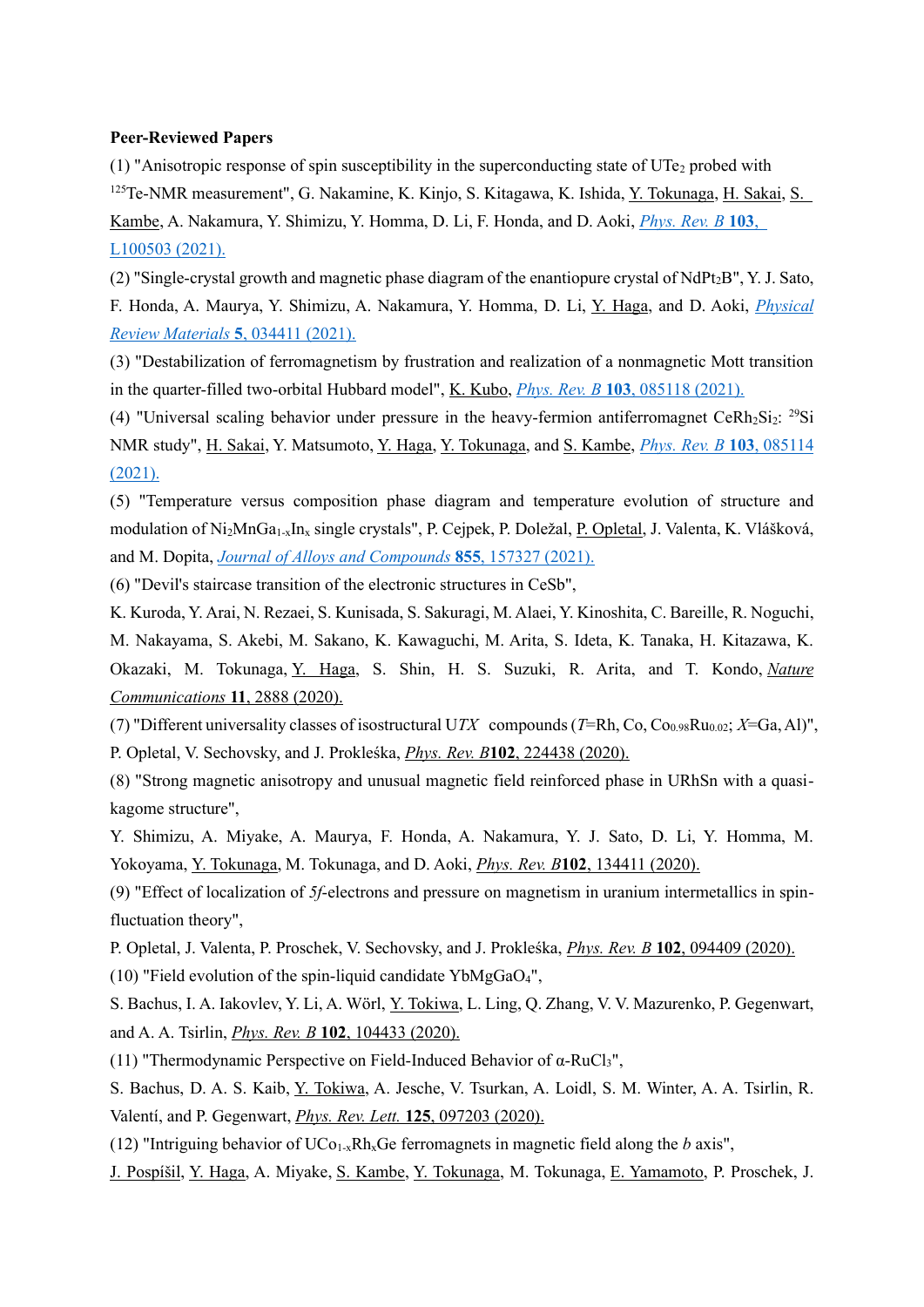Volny, and V. Sechovsky, *[Phys. Rev. B](https://link.aps.org/doi/10.1103/PhysRevB.102.024442)* **[102](https://link.aps.org/doi/10.1103/PhysRevB.102.024442)**[, 024442 \(2020\).](https://link.aps.org/doi/10.1103/PhysRevB.102.024442)

(13) "Fragile superheavy Fermi liquid in  $YbCo<sub>2</sub>Zn<sub>20</sub>$ ",

Y. Shimura, T. Kitazawa, S. Tsuda, S. Bachus, Y. Tokiwa, P. Gegenwart, R. Yamamoto, Y. Yamane, I. Nishihara, K. Umeo, T. Onimaru, T. Takabatake, H. T. Hirose, N. Kikugawa, T. Terashima, and S. Uji, *[Phys. Rev. B](https://link.aps.org/doi/10.1103/PhysRevB.101.241102)* **[101](https://link.aps.org/doi/10.1103/PhysRevB.101.241102)**[, 241102 \(2020\).](https://link.aps.org/doi/10.1103/PhysRevB.101.241102)

(14) "Low Temperature Specific Heat of UCoAl near the Ferromagnetic Quantum Phase Transition",

M. Maeda, N. Kimura, N. Kabeya, Y. Haga, T. D. Matsuda, A. V. Andreev, and K. Shirasaki, *[JPS Conf.](https://journals.jps.jp/doi/10.7566/JPSCP.30.011034)  [Proc.](https://journals.jps.jp/doi/10.7566/JPSCP.30.011034)* **[30](https://journals.jps.jp/doi/10.7566/JPSCP.30.011034)**[, 1--6 \(2020\).](https://journals.jps.jp/doi/10.7566/JPSCP.30.011034)

(15) "Unique Skyrmion Phases and Conduction Electrons in Cubic Chiral Antiferromagnet EuPtSi and Related Compounds",

Y. Ōnuki, M. Kakihana, W. Iha, K. Nakaima, D. Aoki, A. Nakamura, F. Honda, M. Nakashima, Y. Amako,

J. Gouchi, Y. Uwatoko, S. Nakamura, T. Sakakibara, T. Takeuchi, Y. Haga, H. Ikeda, H. Harima, M. Hedo, and T. Nakama, *[JPS Conf. Proc.](https://journals.jps.jp/doi/10.7566/JPSCP.30.011008)* **[30](https://journals.jps.jp/doi/10.7566/JPSCP.30.011008)**[, 011008 1--11 \(2020\).](https://journals.jps.jp/doi/10.7566/JPSCP.30.011008)

(16) "De Haas--van Alphen Effect and Fermi Surface Properties of  $Ti<sub>2</sub>Sn<sub>3</sub>$ ",

J. Ota, W. Iha, S. Kawakatsu, M. Kakihana, D. Aoki, A. Nakamura, J. Gouchi, Y. Uwatoko, H. Harima, Y. Haga, M. Hedo, T. Nakama, and Y. Ōnuki, *[JPS Conf. Proc.](https://journals.jps.jp/doi/10.7566/JPSCP.29.013007)* **[29](https://journals.jps.jp/doi/10.7566/JPSCP.29.013007)**[, 013007 1--6 \(2020\).](https://journals.jps.jp/doi/10.7566/JPSCP.29.013007)

(17) "Extreme narrow magnetic domain walls in U ferromagnets: The UCoGa case",

P. Opletal, K. Uhlířová, I. Kalabis, V. Sechovský, and J. Prokleška, *[Materials Today Communications](http://www.sciencedirect.com/science/article/pii/S2352492819318598)* **[24](http://www.sciencedirect.com/science/article/pii/S2352492819318598)**[,](http://www.sciencedirect.com/science/article/pii/S2352492819318598)  [101017 \(2020\).](http://www.sciencedirect.com/science/article/pii/S2352492819318598)

(18) "Partial Up-Up-Down Order with the Continuously Distributed Order Parameter in the Triangular Antiferromagnet TmMgGaO4",

Y. Li, S. Bachus, H. Deng, W. Schmidt, H. Thoma, V. Hutanu, Y. Tokiwa, A. A. Tsirlin, and P. Gegenwart, *[Phys. Rev. X](https://link.aps.org/doi/10.1103/PhysRevX.10.011007)* **[10](https://link.aps.org/doi/10.1103/PhysRevX.10.011007)**[, 011007 \(2020\).](https://link.aps.org/doi/10.1103/PhysRevX.10.011007)

(19) "*P2*1*3* の空間群に属する化合物および関連する化合物の結晶構造",

垣花 将司, 竹内 徹也, 芳賀 芳範, 播磨 尚朝, 辺土 正人, 仲間 隆男, 大貫 惇睦, [固体物](https://www.agne.co.jp/kotaibutsuri/kota1055.htm) [理](https://www.agne.co.jp/kotaibutsuri/kota1055.htm) **[55](https://www.agne.co.jp/kotaibutsuri/kota1055.htm)**[, 505--514 \(2020\).](https://www.agne.co.jp/kotaibutsuri/kota1055.htm)

(20) "Quasi-one-dimensional magnetic interactions and conduction electrons in EuCu<sub>5</sub> and EuAu<sub>5</sub> with the characteristic hexagonal structure",

S. Matsuda, J. Ota, K. Nakaima, W. Iha, J. Gouchi, Y. Uwatoko, M. Nakashima, Y. Amako, F. Honda, D. Aoki, A. Nakamura, T. Takeuchi, Y. Haga, H. Harima, M. Hedo, T. Nakama, and Y. Ōnuki, *[Philosophical Magazine](https://www.tandfonline.com/doi/full/10.1080/14786435.2019.1708498)* **[6435](https://www.tandfonline.com/doi/full/10.1080/14786435.2019.1708498)**[, 1244 \(2020\).](https://www.tandfonline.com/doi/full/10.1080/14786435.2019.1708498)

(21) "Heavy Fermion State of YbNi<sub>2</sub>Si<sub>3</sub> without Local Inversion Symmetry",

S. Nakamura, K. Hyodo, Y. Matsumoto, Y. Haga, H. Sato, S. Ueda, K. Mimura, K. Saiki, K. Iso, M. Yamashita, S. Kittaka, T. Sakakibara, and S. Ohara, *[J. Phys. Soc. Jpn.](https://journals.jps.jp/doi/10.7566/JPSJ.89.024705)* **[89](https://journals.jps.jp/doi/10.7566/JPSJ.89.024705)**[, 024705 \(2020\).](https://journals.jps.jp/doi/10.7566/JPSJ.89.024705)

(22) "Anisotropic Magnetic Phase Diagrams in EuRh<sub>2</sub>Si<sub>2</sub>",

T. Takeuchi, W. Iha, M. Kakihana, Y. Ashitomi, T. Kida, T. Tahara, M. Hagiwara, Y. Haga, M. Hedo, T. Nakama, and Y. Ōnuki, *[JPS Conf. Proc.](https://journals.jps.jp/doi/10.7566/JPSCP.29.012005)* **[29](https://journals.jps.jp/doi/10.7566/JPSCP.29.012005)**[, 012005 \(2020\).](https://journals.jps.jp/doi/10.7566/JPSCP.29.012005)

(23) "Single Crystal Growth and Ferromagnetism of New Compound  $EuCu_{1+δ}P_{1+δ}$  ( $\delta = 0.425$ )",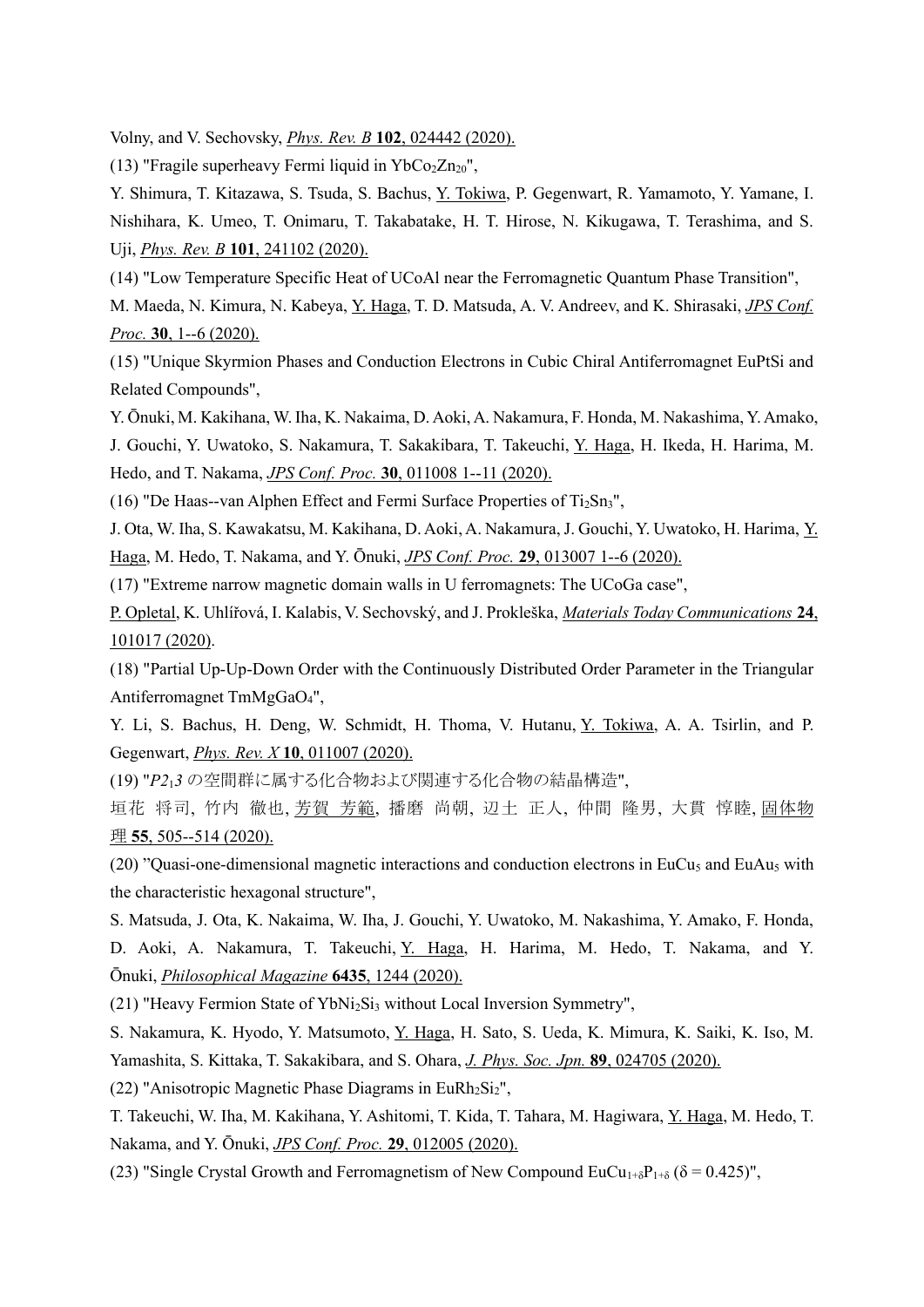W. Iha, S. Matsuda, M. Kakihana, T. Takeuchi, Y. Haga, J. Gouchi, Y. Uwatoko, M. Hedo, T. Nakama, and Y. Ōnuki, *[JPS Conf. Proc.](https://journals.jps.jp/doi/10.7566/JPSCP.29.012006)* **[29](https://journals.jps.jp/doi/10.7566/JPSCP.29.012006)**[, 012006 \(2020\).](https://journals.jps.jp/doi/10.7566/JPSCP.29.012006)

(24) "Spin Glass Behavior in EuCu<sub>2</sub>Si<sub>2</sub> Single Crystal Grown by the Flux Method",

T. Takeuchi, Y. Haga, T. Taniguchi, W. Iha, Y. Ashitomi, T. Yara, T. Kida, T. Tahara, M. Hagiwara, M. Nakashima, Y. Amako, M. Hedo, T. Nakama, and Y. Ōnuki, *[J. Phys. Soc. Jpn.](https://doi.org/10.7566/jpsj.89.034705)* **[89](https://doi.org/10.7566/jpsj.89.034705)**[, 034705 \(2020\).](https://doi.org/10.7566/jpsj.89.034705)

(25) "Pressure-induced Nonmagnetic--Magnetic Transition in SmS Observed by <sup>33</sup>S-NMR",

S. Yoshida, H. Yamada, T. Koyama, Y. Nakai, K. Ueda, T. Mito, K. Kitagawa, and Y. Haga, *[JPS Conf.](https://journals.jps.jp/doi/10.7566/JPSCP.29.012008)  [Proc.](https://journals.jps.jp/doi/10.7566/JPSCP.29.012008)* **[29](https://journals.jps.jp/doi/10.7566/JPSCP.29.012008)**[, 012008 \(2020\).](https://journals.jps.jp/doi/10.7566/JPSCP.29.012008)

(26) "Magnetic and Fermi Surface Properties of EuAu<sub>5</sub> and EuCu<sub>5</sub>",

S. Matsuda, W. Iha, J. Ota, K. Nakaima, J. Gouchi, Y. Uwatoko, M. Nakashima, Y. Amako, T. Takeuchi, Y. Haga, H. Harima, M. Hedo, T. Nakama, and Y. Ōnuki, *[JPS Conf. Proc.](https://journals.jps.jp/doi/10.7566/JPSCP.29.012004)* **[29](https://journals.jps.jp/doi/10.7566/JPSCP.29.012004)**[, 012004 \(2020\).](https://journals.jps.jp/doi/10.7566/JPSCP.29.012004)

(27) "Structural Characterization and Magnetic Behavior of Uranium Compound  $U_2Pt_6Al<sub>15</sub>$ ",

Y. Haga, T. Sugai, Y. Matsumoto, and E. Yamamoto, *[JPS Conf. Proc.](https://journals.jps.jp/doi/10.7566/JPSCP.29.013003)* **[29](https://journals.jps.jp/doi/10.7566/JPSCP.29.013003)**[, 013003 \(2020\).](https://journals.jps.jp/doi/10.7566/JPSCP.29.013003)

(28) "Single Crystal Growth and Unique Electronic States of Cubic Chiral EuPtSi and Related Compounds",

Y. Ōnuki, M. Kakihana, W. Iha, K. Nakaima, D. Aoki, A. Nakamura, F. Honda, M. Nakashima, Y. Amako, J. Gouchi, Y. Uwatoko, S. Nakamura, T. Sakakibara, T. Takeuchi, Y. Haga, H. Ikeda, H. Harima, M.

Hedo, and T. Nakama, *[JPS Conf. Proc.](https://journals.jps.jp/doi/10.7566/JPSCP.29.012001)* **[29](https://journals.jps.jp/doi/10.7566/JPSCP.29.012001)**[, 012001 \(2020\).](https://journals.jps.jp/doi/10.7566/JPSCP.29.012001)

(29) "Nematic and time-reversal breaking superconductivities coexisting with quadrupole order in a  $Γ<sub>3</sub> system",$ 

K. Kubo, *[Phys. Rev. B](https://link.aps.org/doi/10.1103/PhysRevB.101.064512)* **[101](https://link.aps.org/doi/10.1103/PhysRevB.101.064512)**[, 064512 \(2020\).](https://link.aps.org/doi/10.1103/PhysRevB.101.064512)

(30) "33S Nuclear Magnetic Resonance Spectra of Uranium Disulfide β-US<sub>2</sub>",

H. Sakai, Y. Tokunaga, Y. Haga, S. Kambe, S. K. Ramakrishna, A. P. Reyes, P. F. S. Rosa, F. Ronning, J. D. Thompson, Z. Fisk, and E. D. Bauer, *[JPS Conf. Proc.](https://journals.jps.jp/doi/10.7566/JPSCP.30.011169)* **[30](https://journals.jps.jp/doi/10.7566/JPSCP.30.011169)**[, 011169 \(2020\).](https://journals.jps.jp/doi/10.7566/JPSCP.30.011169)

(31) "The f-electron State of the Heavy Fermion Superconductor  $NpPd<sub>5</sub>Al<sub>2</sub>$  and the Isostructural Family", N. Metoki, A. A. Aczel, D. Aoki, S. Chi, J. A. Fernandez-Baca, J.-C. Griveau, M. Hagihala, T. Hong, Y. Haga, K. Ikeuchi, Y. Inamura, K. Kamazawa, R. Kajimoto, H. Kitazawa, T. Masuda, M. Matsuda, M. Nakamura, J. Ohtsuki, D. Pajerowski, H. S. Suzuki, E. Yamamoto, and H. Yamauchi, *[JPS Conf. Proc.](https://journals.jps.jp/doi/10.7566/JPSCP.30.011123)* **[30](https://journals.jps.jp/doi/10.7566/JPSCP.30.011123)**[,](https://journals.jps.jp/doi/10.7566/JPSCP.30.011123)  [011123 \(2020\).](https://journals.jps.jp/doi/10.7566/JPSCP.30.011123)

(32) "Single Crystal Growth and Electronic Properties of  $Mn_2P$  and Fe<sub>2</sub>P",

J. Ota, M. Kakihana, K. Nakaima, S. Matsuda, T. Kida, M. Hagiwara, M. Nakashima, Y. Amako, D. Aoki, A. Nakamura, F. Honda, Y. Haga, H. Harima, M. Hedo, T. Nakama, and Y. Ōnuki, *[JPS Conf.](https://journals.jps.jp/doi/10.7566/JPSCP.30.011087)  [Proc.](https://journals.jps.jp/doi/10.7566/JPSCP.30.011087)* **[30](https://journals.jps.jp/doi/10.7566/JPSCP.30.011087)**[, 011087 \(2020\).](https://journals.jps.jp/doi/10.7566/JPSCP.30.011087)

(33) "Magnetic Penetration Depth of  $UBe_{13}$  and  $UPt_3$  Derived by DC Magnetization Measurements", A. Sumiyama, R. Nagai, Y. Ishii, Y. Kimura, A. Yamaguchi, G. Motoyama, N. Kimura, E. Yamamoto, Y. Haga, and Y. Ōnuki, *[JPS Conf. Proc.](https://journals.jps.jp/doi/10.7566/JPSCP.30.011067)* **[30](https://journals.jps.jp/doi/10.7566/JPSCP.30.011067)**[, 011067 \(2020\).](https://journals.jps.jp/doi/10.7566/JPSCP.30.011067)

(34) "Disappearance of In-plane Local Magnetic Anisotropy Below 6 K in Odd-parity Superconductor UPt3: Pt-NMR Studies",